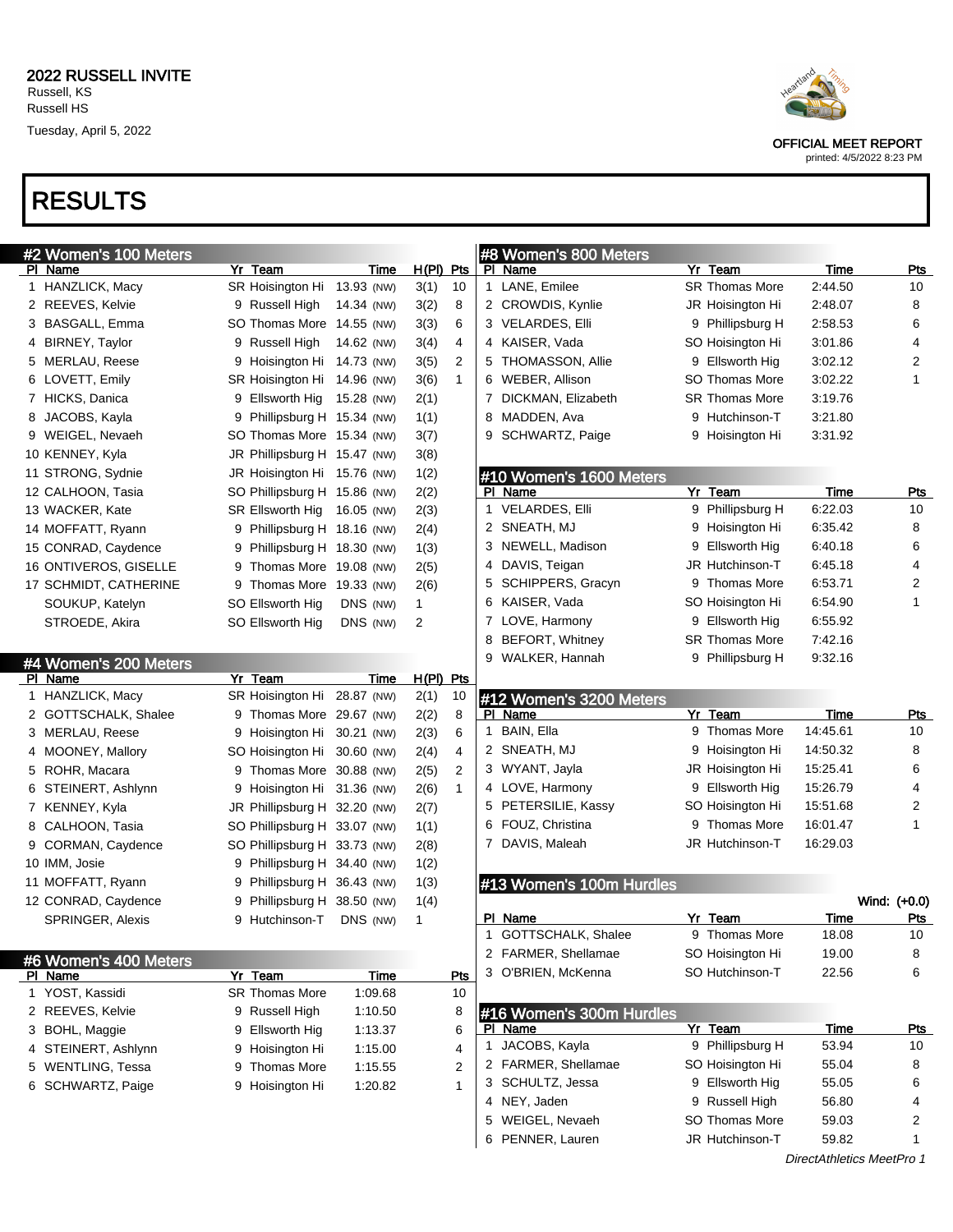Tuesday, April 5, 2022





OFFICIAL MEET REPORT

printed: 4/5/2022 8:23 PM

| #18 Women's 4 x 100m Relay             |         |                         |                | #26 Women's Pole Vault (cont'd) |                                                                  |      |             |
|----------------------------------------|---------|-------------------------|----------------|---------------------------------|------------------------------------------------------------------|------|-------------|
| PI Team                                |         | Time                    | Pts            | PI Name                         | Yr Team<br><b>Mark</b>                                           |      | Pts         |
| 1 Thomas More Prep-Marian High Sch (A) |         | 53.55                   | 10             | 9 HICKS, Danica                 | 9 Ellsworth Hig 5' 6"                                            |      |             |
| 2 Hoisington High School (A)           |         | 54.11                   | 8              | 9 SCHMIDT, CATHERINE            | 9 Thomas More5' 6"                                               |      |             |
| 3 Russell High School (A)              |         | 55.54                   | 6              | KEETEN, Karissa                 | 9 Phillipsburg HNH                                               |      |             |
| 4 Ellsworth High School (A)            |         | 56.77                   | 4              |                                 |                                                                  |      |             |
| 5 Hutchinson-Trinity Catholic (A)      |         | 1:00.12                 | $\overline{2}$ | #28 Women's Long Jump           |                                                                  |      |             |
|                                        |         |                         |                | PI Name                         | Yr Team<br><b>Mark</b>                                           |      | <b>Pts</b>  |
| #20 Women's 4 x 400m Relay             |         |                         |                | 1 BASGALL, Emma                 | SO Thomas More 16' 0" (NW)                                       |      | 10          |
| PI Team                                |         | <b>Time</b>             | <b>Pts</b>     | 2 WEIGEL, Nevaeh                | SO Thomas More 14' 11 <sup>3/4</sup> (NW)                        |      | 8           |
| 1 Thomas More Prep-Marian High Sch (A) |         | 4:41.64                 | 10             | 3 BOYDSTON, Lexi                | SO Phillipsburg H14' 9 <sup>1/4</sup> (NW)                       |      | 6           |
| 2 Ellsworth High School (A)            |         | 4.43.15                 | 8              | 4 CORMAN, Caydence              | SO Phillipsburg H14' 9" (NW)                                     |      | 4           |
| 3 Russell High School (A)              |         | 4:43.16                 | 6              | 5 MOONEY, Mallory               | SO Hoisington Hi 14' 6" (NW)                                     |      | 2           |
| 4 Hoisington High School (A)           |         | 4:47.60                 | 4              | 6 BIRNEY, Aubrey                | 9 Russell High 14' 53/4 (NW)                                     |      | 1           |
| 5 Hutchinson-Trinity Catholic (A)      |         | 5:17.05                 | 2              | 7 O'BRIEN, McKenna              | SO Hutchinson-T 12' 5" (NW)                                      |      |             |
|                                        |         |                         |                | 8 STROBEL, Abby                 | 9 Russell High 12' 3" (NW)                                       |      |             |
| #22 Women's 4 x 800m Relay             |         |                         |                | 9 BATISTA, Angelina             | 9 Hutchinson-T 12' 0" (NW)                                       |      |             |
| PI Team                                |         | Time                    | Pts            | 10 BIRNEY, Taylor               | 9 Russell High 11' 11" (NW)                                      |      |             |
| 1 Thomas More Prep-Marian High Sch (A) |         | 11:44.86                | 10             | 11 CERECERO, Haley              | 9 Russell High $11'4'$ (NW)                                      |      |             |
| 2 Hoisington High School (A)           |         | 11:47.98                | 8              | 12 MADDEN, Ava                  | 9 Hutchinson-T 10' 11 <sup>3/4</sup> (NW)                        |      |             |
| 3 Hutchinson-Trinity Catholic (A)      |         | 12:57.57                | 6              | 13 ONTIVEROS, GISELLE           | 9 Thomas More 10' 9 <sup>3/4</sup> (NW)                          |      |             |
|                                        |         |                         |                | 14 SPRINGER, Alexis             | 9 Hutchinson-T 10' $9\frac{1}{4}$ (NW)                           |      |             |
| #24 Women's High Jump                  |         |                         |                | 15 MICHAEL, Amaya               | 9 Phillipsburg H5' 0" (NW)                                       |      |             |
| PI Name                                | Yr Team | Mark                    | Pts            |                                 |                                                                  |      |             |
| 1 YOST, Kassidi                        |         | SR Thomas More5' 0"     | 10             | #30 Women's Triple Jump         |                                                                  |      |             |
| 2 SEIB, Aliya                          |         | SO Thomas More 4' 10"   | 8              | PI Name                         | Yr Team<br>Mark                                                  |      | Pts         |
| 3 SOUKUP, Katelyn                      |         | SO Ellsworth Hig 4' 10" | 6              | 1 GOTTSCHALK, Shalee            | 9 Thomas More 33' 9 <sup>1</sup> / <sub>2</sub> (NW)             |      | 10          |
| 4 BIRNEY, Taylor                       |         | 9 Russell High 4'8"     | 4              | 2 ROHR, Macara                  | 9 Thomas More 32' 11 <sup>1/4</sup> (NW)                         |      | 8           |
| 5 NEWELL, Madison                      |         | 9 Ellsworth Hig 4' 6"   | 2              | 3 WEIGEL, Nevaeh                | SO Thomas More 32' 3 <sup>1/4</sup> (NW)                         |      | 6           |
| 6 WENTLING, Tessa                      |         | 9 Thomas More4' 6"      | 1              | 4 MOONEY, Mallory               | SO Hoisington Hi 31' 11 <sup>1/4</sup> (NW)                      |      | 4           |
| 7 ROHR, Macara                         |         | 9 Thomas More4' 4"      |                | 5 SEIB, Aliya                   | SO Thomas More 31' 3 <sup>1</sup> / <sub>2</sub> (NW)            |      | 2           |
| 8 SALYERS, Emma                        |         | SO Ellsworth Hig 4' 4"  |                | 6 BIRNEY, Aubrey                | 9 Russell High 31' 01/2 (NW)                                     |      | 1           |
| 9 SPRINGER, Alexis                     |         | 9 Hutchinson-T 4' 0"    |                | 7 BOYDSTON, Lexi                | SO Phillipsburg H30' 1034 (NW)                                   |      |             |
| STROEDE, Akira                         |         | SO Ellsworth Hig 5' 0"  |                | 8 BIRNEY, Taylor                | 9 Russell High 30' 4" (NW)                                       |      |             |
| YOST, Shyanne                          |         | 9 Thomas More5' 0"      |                | 9 CERECERO, Haley               | 9 Russell High 26' 9 <sup>1/4</sup> (NW)                         |      |             |
| WHITE, RaeAnn                          |         | 9 Russell High 4'8"     |                | STROBEL, Abby                   | 9 Russell High DNS (NW)                                          |      |             |
| BRUNING, Kamryn                        |         | 9 Phillipsburg HNH      |                |                                 |                                                                  |      |             |
| BIRNEY, Aubrey                         |         | 9 Russell High DNS      |                |                                 |                                                                  |      |             |
|                                        |         |                         |                | #32 Women's Shot Put<br>PI Name | Yr Team<br>Mark                                                  |      | $F(PI)$ Pts |
|                                        |         |                         |                | 1 OHL, Rylan                    | SO Ellsworth Hig 31' 73/4                                        | 2(1) | 10          |
| #26 Women's Pole Vault<br>PI Name      | Yr Team | <b>Mark</b>             | <b>Pts</b>     | 2 KELLEY, Madison               | SR Ellsworth Hig 31' 53/4                                        | 2(2) | 8           |
| 1 FARMER, Shellamae                    |         | SO Hoisington Hi 10' 6" | 10             | 3 DIBBLE, Emma                  | SO Phillipsburg H29' 6 <sup>1</sup> /2                           | 2(3) | 6           |
| 2 LOVETT, Emily                        |         | SR Hoisington Hi 8' 6"  | 8              | 4 NEUFELD, Ashlynn              | SR Hutchinson-T 28' 11 <sup>1/4</sup>                            | 1(1) | 4           |
| 3 NEY, Jaden                           |         | 9 Russell High 8' 6"    | 6              | 5 TURNIPSEED, Kylan             | SO Ellsworth Hig 27' 11 <sup>3/4</sup>                           |      |             |
| 4 WACKER, Kate                         |         | SR Ellsworth Hig 8' 0"  | 4              | 5 RIPPIE, Adison                |                                                                  | 2(4) | 1.5         |
| 5 HAGANS, Kali                         |         | SR Thomas More7' 6"     | 2              | 7 STARKS, Grace                 | JR Hoisington Hi 27' 11 <sup>3/4</sup><br>SO Hutchinson-T 27' 8" | 2(4) | 1.5         |
| 6 STECKLEIN, Haley                     |         | 9 Thomas More7' 6"      | 1              | 8 BREWER, Livvy                 |                                                                  | 2(6) |             |
| 7 CORMAN, Caydence                     |         | SO Phillipsburg H7' 6"  |                |                                 | JR Hoisington Hi 27' 7"                                          | 2(7) |             |
| 8 NEWELL, Madison                      |         | 9 Ellsworth Hig 6' 0"   |                | 9 PETERSILIE, Lexus             | SO Hoisington Hi 27' 2 <sup>1</sup> /2                           | 2(8) |             |
|                                        |         |                         |                | 10 DONOVAN, Harlee              | SO Russell High 26' 7 <sup>1</sup> /2                            | 1(2) |             |
|                                        |         |                         |                |                                 | DirectAthletics MeetPro 2                                        |      |             |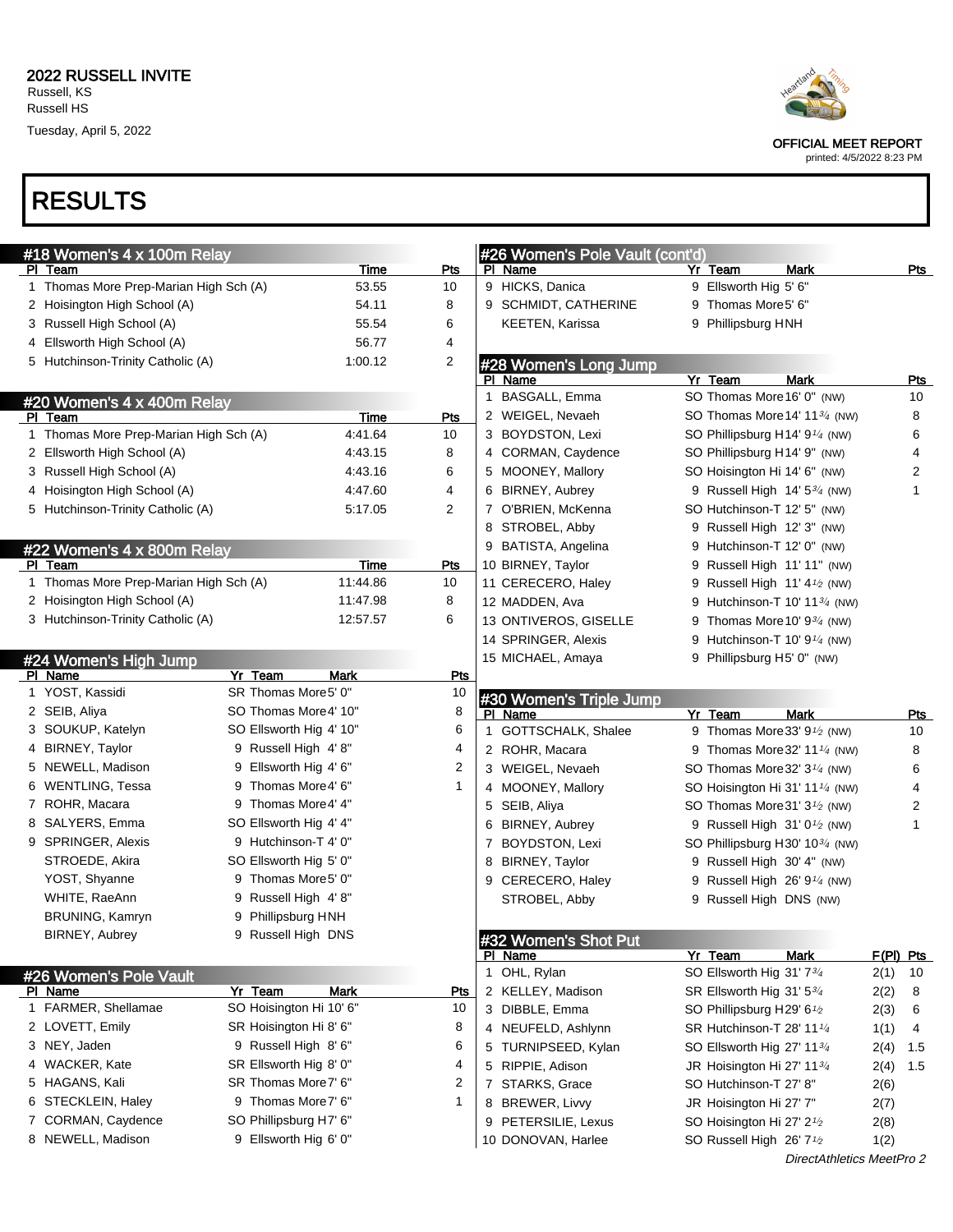

| #32 Women's Shot Put (cont'd) |   |                                                    |             |              |   | #36 Women's Javelin (cont'd) |   |                             |            |             |    |
|-------------------------------|---|----------------------------------------------------|-------------|--------------|---|------------------------------|---|-----------------------------|------------|-------------|----|
| PI Name                       |   | Yr Team<br>Mark                                    | $F(PI)$ Pts |              |   | PI Name                      |   | Yr Team                     | Mark       | $F(PI)$ Pts |    |
| 11 STROBEL, Abby              |   | 9 Russell High 26' 41/4                            | 2(9)        |              |   | 2 OHL, Rylan                 |   | SO Ellsworth Hig 98' 3"     |            | 2(2)        | 8  |
| 12 LEIDIG, Callie             | 9 | Phillipsburg H26' $3\frac{1}{2}$                   | 1(3)        |              |   | 3 KEETEN, Karissa            |   | 9 Phillipsburg H92' 5"      |            | 1(1)        | 6  |
| 12 PETERSILIE, Hailey         |   | SO Hoisington Hi 26' 3 <sup>1</sup> / <sub>2</sub> | 1(3)        |              |   | 4 STRONG, Sydnie             |   | JR Hoisington Hi 79' 2"     |            | 2(3)        | 4  |
| 14 BELLLAS, Jaden             |   | JR Phillipsburg H25' 10 $\frac{1}{2}$              | 1(5)        |              |   | 5 PFLUGHOEFT, Keeley         |   | 9 Ellsworth Hig 76' 1"      |            | 2(4)        | 2  |
| 15 PFLUGHOEFT, Keeley         | 9 | Ellsworth Hig 25' 1"                               | 2(10)       |              |   | 6 RIPPIE, Adison             |   | JR Hoisington Hi 75' 0"     |            | 2(5)        | 1  |
| 16 BILLINGS, Brynn            | 9 | Phillipsburg H24' 11 <sup>1</sup> /2               | 1(6)        |              |   | 7 WENTLING, Tessa            |   | 9 Thomas More 70' 9"        |            | 2(6)        |    |
| 17 BRANTLEY, MaLaney          | 9 | Ellsworth Hig 23' 11 $\frac{1}{4}$                 | 2(11)       |              |   | 8 KENNEY, Kyla               |   | JR Phillipsburg H69' 10"    |            | 1(2)        |    |
| 18 BALL, Kambra               | 9 | Hoisington Hi 23' 2 $\frac{1}{4}$                  | 1(7)        |              |   | 9 DONOVAN, Harlee            |   | SO Russell High 68' 11"     |            | 1(3)        |    |
| 19 JERBY, Addy                |   | SO Phillipsburg H22' 2 <sup>1</sup> /2             | 2(12)       |              |   | 10 YOST, Shyanne             |   | 9 Thomas More 66' 11"       |            | 1(4)        |    |
| 20 SEILER, Breanna            |   | 9 Thomas More 22' 0 <sup>3/4</sup>                 | 1(8)        |              |   | 10 DIBBLE, Emma              |   | SO Phillipsburg H66' 11"    |            | 2(7)        |    |
| 21 SCHLELTZBAUM, Gillian      | 9 | Hutchinson-T 20' 6 $\frac{1}{2}$                   | 1(9)        |              |   | 12 BELLLAS, Jaden            |   | JR Phillipsburg H66' 2"     |            | 1(5)        |    |
| 22 EAKIN, Katherine           | 9 | Phillipsburg H19' 11 <sup>1</sup> /2               | 1(10)       |              |   | 13 BILLINGS, Brynn           |   | 9 Phillipsburg H65' 10"     |            | 1(6)        |    |
| 23 BEFORT, Whitney            |   | SR Thomas More 19' 0 <sup>1</sup> /2               | 1(11)       |              |   | 14 HAGANS, Kali              |   | SR Thomas More 62' 10"      |            | 2(8)        |    |
| 24 RINCON, Erika              |   | 9 Hoisington Hi 17' 113/4                          | 1(12)       |              |   | 15 KELLEY, Madison           |   | SR Ellsworth Hig 57' 7"     |            | 2(9)        |    |
|                               |   |                                                    |             |              |   | 16 STECKLEIN, Haley          |   | 9 Thomas More 57' 5"        |            | 1(7)        |    |
| #34 Women's Discus            |   |                                                    |             |              |   | 17 SEILER, Breanna           | 9 | Thomas More 46' 7"          |            | 1(8)        |    |
| PI Name                       |   | Yr Team<br>Mark                                    | $F(PI)$ Pts |              |   | SCHIPPERS, Gracyn            |   | 9 Thomas More DNS           |            | 1           |    |
| 1 RIPPIE, Adison              |   | JR Hoisington Hi 89' 11"                           | 2(1)        | 10           |   |                              |   |                             |            |             |    |
| 2 STARKS, Grace               |   | SO Hutchinson-T 86' 10"                            | 2(2)        | 8            |   | #1 Men's 100 Meters          |   |                             |            |             |    |
| 3 OHL, Rylan                  |   | SO Ellsworth Hig 85' 3"                            | 2(3)        | 6            |   | PI Name                      |   | Yr Team                     | Time       | $H(PI)$ Pts |    |
| 4 NEY, Jaden                  |   | 9 Russell High 82' 0"                              | 2(4)        | 4            |   | 1 WHITMER, Jesse             |   | <b>SR Russell High</b>      | 12.37 (NW) | 3(1)        | 10 |
| 5 PFLUGHOEFT, Keeley          |   | 9 Ellsworth Hig 81' 7"                             | 2(5)        | 2            |   | 2 HARRIS, Kade               |   | JR Thomas More 12.48 (NW)   |            | 3(2)        | 8  |
| 6 TURNIPSEED, Kylan           |   | SO Ellsworth Hig 80' 4"                            | 2(6)        | $\mathbf{1}$ |   | 3 SCHLETZBAUM, Zach          |   | SR Hutchinson-T 12.49 (NW)  |            | 3(3)        | 6  |
| 7 LEIDIG, Callie              |   | 9 Phillipsburg H78' 1"                             | 1(1)        |              |   | 4 ROBINSON, Legend           |   | SR Hoisington Hi 12.51 (NW) |            | 3(4)        | 4  |
| 8 KELLEY, Madison             |   | SR Ellsworth Hig 78' 0"                            | 2(7)        |              |   | 5 WEST, Loden                |   | SO Ellsworth Hig 12.82 (NW) |            | 2(1)        | 2  |
| 9 YOST, Shyanne               |   | 9 Thomas More 74' 3"                               | 2(8)        |              |   | 6 LANG, Lance                |   | SR Thomas More 12.96 (NW)   |            | 3(5)        | 1  |
| 10 SEILER, Breanna            |   | 9 Thomas More 72' 6"                               | 1(2)        |              |   | 7 PFANNENSTIEL, Peyton       |   | SO Russell High             | 13.03 (NW) | 3(6)        |    |
| 11 PETERSILIE, Lexus          |   | SO Hoisington Hi 70' 4"                            | 2(9)        |              |   | 8 BACKHUS, Camden            |   | 9 Russell High              | 13.15 (NW) | 2(2)        |    |
| 12 NEUFELD, Ashlynn           |   | SR Hutchinson-T 69' 1"                             | 1(3)        |              | 9 | JOHNSON, Landin              |   | 9 Ellsworth Hig             | 13.33 (NW) | 2(3)        |    |
| 13 BILLINGS, Brynn            |   | 9 Phillipsburg H69' 0"                             | 1(4)        |              |   | 10 VAN ALLEN, Alex           |   | 9 Phillipsburg H 13.41 (NW) |            | 3(7)        |    |
| 14 KENNEY, Kyla               |   | JR Phillipsburg H67' 7"                            | 1(5)        |              |   | 11 KAISER, Taylor            |   | 9 Hoisington Hi 13.60 (NW)  |            | 2(4)        |    |
| 15 JERBY, Addy                |   | SO Phillipsburg H65' 7"                            | 2(10)       |              |   | 12 SMITH, Ian                |   | SO Hoisington Hi 13.64 (NW) |            | 1(1)        |    |
| 16 BREWER, Livvy              |   | JR Hoisington Hi 63' 8"                            | 2(11)       |              |   | 13 TOWNS, Thaddeus           |   | 9 Thomas More 13.69 (NW)    |            | 2(5)        |    |
| 17 EAKIN, Katherine           | 9 | Phillipsburg H62' 11"                              | 1(6)        |              |   | 14 HOLMES, Tiernan           |   | Thomas More 14.18 (NW)      |            | 1(2)        |    |
| 18 BRANTLEY, MaLaney          |   | 9 Ellsworth Hig 59' 11"                            | 2(12)       |              |   | 15 SISSON, Hunter            |   | 9 Phillipsburg H 14.38 (NW) |            | 3(8)        |    |
| 19 BELLLAS, Jaden             |   | JR Phillipsburg H59' 2"                            | 1(7)        |              |   | 16 KOETKEMEYER, Marcus       |   | JR Russell High             | 14.49 (NW) | 2(6)        |    |
| 19 RINCON, Erika              |   | 9 Hoisington Hi 59' 2"                             | 1(7)        |              |   | 17 SLAIGHT, Holden           |   | 9 Ellsworth Hig             | 15.06 (NW) | 1(3)        |    |
| 21 PETERSILIE, Hailey         |   | SO Hoisington Hi 55' 5"                            | 1(9)        |              |   |                              |   |                             |            |             |    |
| 22 STECKLEIN, Haley           |   | 9 Thomas More54' 2"                                | 2(13)       |              |   | #3 Men's 200 Meters          |   |                             |            |             |    |
| 23 DIBBLE, Emma               |   | SO Phillipsburg H49' 7"                            | 1(10)       |              |   | PI Name                      |   | Yr Team                     | Time       | $H(PI)$ Pts |    |
| 24 BALL, Kambra               |   | 9 Hoisington Hi 48' 1"                             | 1(11)       |              |   | 1 HARRIS, Kade               |   | JR Thomas More 24.59 (NW)   |            | 3(1)        | 10 |
| 25 SCHLELTZBAUM, Gillian      |   | 9 Hutchinson-T 38' 7"                              | 1(12)       |              |   | 2 NEY, Jacob                 |   | JR Russell High             | 25.63 (NW) | 3(2)        | 8  |
|                               |   |                                                    |             |              |   | 3 VAN ALLEN, Alex            |   | 9 Phillipsburg H 25.77 (NW) |            | 2(1)        | 6  |
| #36 Women's Javelin           |   |                                                    |             |              |   | 4 SCHLETZBAUM, Zach          |   | SR Hutchinson-T 25.85 (NW)  |            | 3(3)        | 4  |
| PI Name                       |   | Yr Team<br>Mark                                    | F(PI) Pts   |              |   | 5 WEST, Loden                |   | SO Ellsworth Hig            | 26.33 (NW) | 2(2)        | 2  |
| 1 TURNIPSEED, Kylan           |   | SO Ellsworth Hig 100' 3"                           | 2(1)        | 10           |   | 6 SISSON, Kaden              |   | 9 Phillipsburg H 26.94 (NW) |            | 2(3)        | -1 |

OFFICIAL MEET REPORT

printed: 4/5/2022 8:23 PM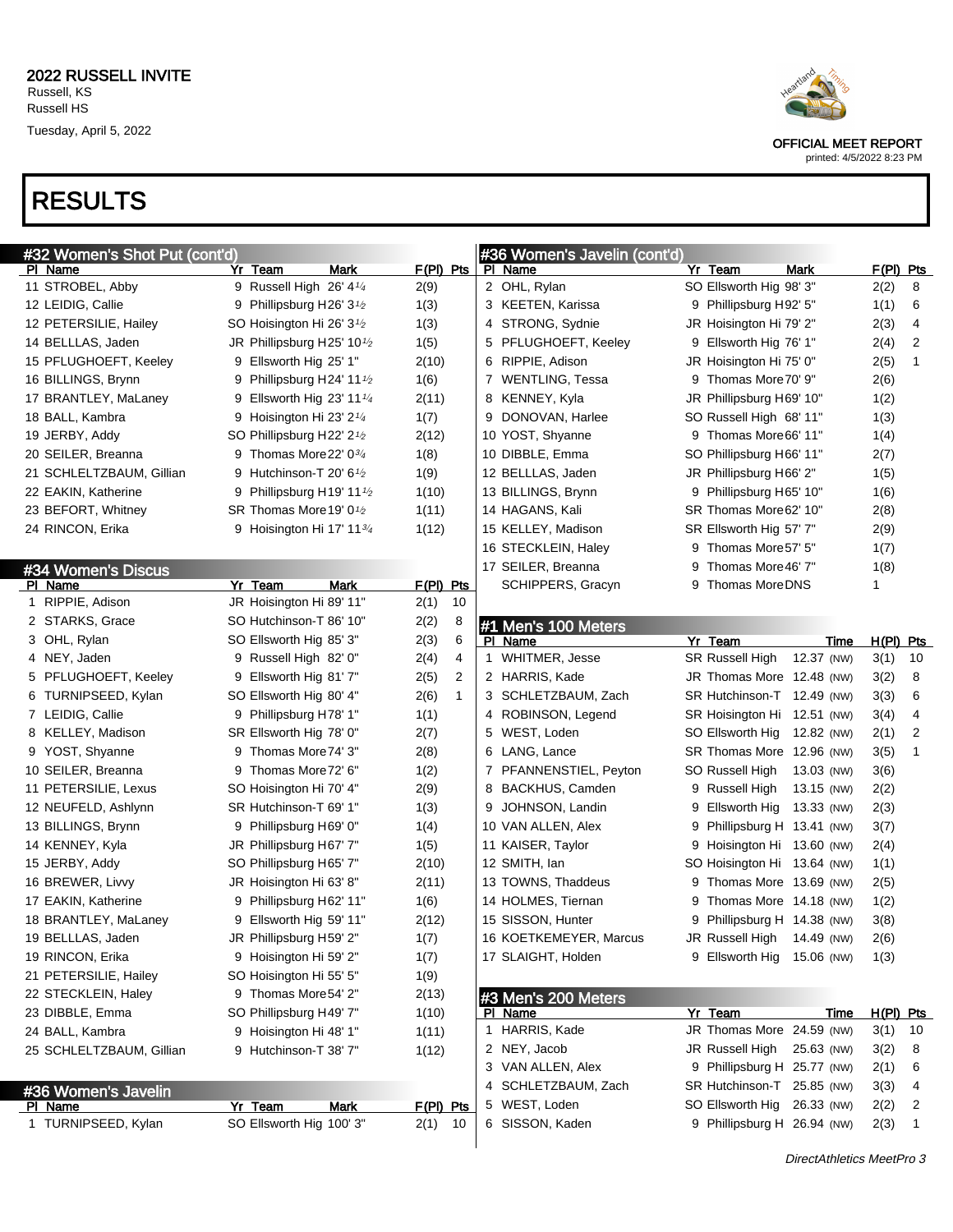## RESULTS

| #3 Men's 200 Meters (cont'd) |                              |             |             |              |     | #9 Men's 1600 Meters   |                   |             |              |
|------------------------------|------------------------------|-------------|-------------|--------------|-----|------------------------|-------------------|-------------|--------------|
| PI Name                      | Yr Team                      | Time        | H(PI) Pts   |              |     | PI Name                | Yr Team           | Time        | <u>Pts</u>   |
| 7 JOHNSON, Landin            | 9 Ellsworth Hig              | 27.02 (NW)  | 2(4)        |              |     | 1 GODINA, Jonah        | JR Hutchinson-T   | 4:51.65     | 10           |
| 8 CZARNEK, Kyler             | JR Hoisington Hi 27.11 (NW)  |             | 2(5)        |              |     | 2 JOHNSON, Byron       | JR Ellsworth Hig  | 5:11.93     | 8            |
| 9 KAISER, Taylor             | 9 Hoisington Hi 27.52 (NW)   |             | 2(6)        |              |     | 3 KISER, Brendan       | JR Hutchinson-T   | 5:20.13     | 6            |
| 10 WHITMER, Jesse            | <b>SR Russell High</b>       | 27.65 (NW)  | 3(4)        |              |     | 4 TARLTON, Kamden      | 9 Hoisington Hi   | 5:30.39     | 4            |
| 11 MOTA, Carlos              | SO Hoisington Hi 28.08 (NW)  |             | 2(7)        |              |     | 5 LEWIS, Elijah        | SO Hoisington Hi  | 5:39.02     | 2            |
| 12 HOLMES, Tiernan           | 9 Thomas More 29.05 (NW)     |             | 1(1)        |              |     | 6 HOLMES, Trenton      | 9 Ellsworth Hig   | 5:48.42     | 1            |
| 13 DOZIER, Jackson           | 9 Hutchinson-T 29.08 (NW)    |             | 3(5)        |              |     | 7 BECKER, Caden        | SO Thomas More    | 5:48.65     |              |
| 14 DIERKING, Trevor          | SO Phillipsburg H 31.13 (NW) |             | 1(2)        |              |     | 8 MATER, Alex          | SO Hoisington Hi  | 6:02.52     |              |
| 15 JANG, Jin                 | SO Thomas More 31.62 (NW)    |             | 1(3)        |              |     | 9 HEIMERMAN, Jacob     | SO Thomas More    | 6:09.39     |              |
| REIF, Brady                  | 9 Hoisington Hi              | DNS (NW)    | 1           |              |     | 10 WHITTEN, Sam        | 9 Russell High    | 6:12.49     |              |
| ROBINSON, Legend             | SR Hoisington Hi             | DNS (NW)    | 3           |              |     | 11 JACOBS, Nolan       | 9 Hoisington Hi   | 6:14.82     |              |
| LANG, Lance                  | <b>SR Thomas More</b>        | DNS (NW)    | 3           |              |     | MAYERS, Isaiah         | 9 Hoisington Hi   | <b>DNS</b>  |              |
|                              |                              |             |             |              |     | BINDER, Braydon        | JR Thomas More    | <b>DNS</b>  |              |
| #5 Men's 400 Meters          |                              |             |             |              |     | HIPP, Michael          | SO Hoisington Hi  | <b>DNS</b>  |              |
| PI Name                      | Yr Team                      | <b>Time</b> | $H(PI)$ Pts |              |     |                        |                   |             |              |
| 1 YOTT, Deryk                | JR Hoisington Hi             | 54.44       | 2(1)        | 10           |     | #11 Men's 3200 Meters  |                   |             |              |
| 2 SCHLETZBAUM, Zach          | <b>SR Hutchinson-T</b>       | 54.66       | 2(2)        | 8            |     | PI Name                | Yr Team           | Time        | <b>Pts</b>   |
| 3 NEY, Jacob                 | JR Russell High              | 55.59       | 2(3)        | 6            | 1.  | JOHNSON, Byron         | JR Ellsworth Hig  | 11:26.20    | 10           |
| 4 RODRIGUEZ, Joshua          | SO Ellsworth Hig             | 56.74       | 2(4)        | 4            |     | 2 WOLF, Karter         | JR Hoisington Hi  | 12:08.41    | 8            |
| 5 LANG, Lance                | <b>SR Thomas More</b>        | 58.97       | 2(5)        | 2            |     | 3 ALVAREZ, Malachiey   | 9 Hutchinson-T    | 12:24.51    | 6            |
| 6 BABCOCK, Ryan              | SO Phillipsburg H            | 59.86       | 2(6)        | $\mathbf{1}$ |     | 4 HOLMES, Trenton      | 9 Ellsworth Hig   | 12:40.57    | 4            |
| 7 BACKHUS, Camden            | 9 Russell High               | 1:00.43     | 1(1)        |              |     | 5 MATER, Alex          | SO Hoisington Hi  | 12:48.22    | 2            |
| 8 STONE, Riley               | SO Ellsworth Hig             | 1:00.87     | 2(7)        |              | 6.  | MARINTZER, Caleb       | 9 Thomas More     | 13:14.59    | 1            |
| 9 VALENCIA, Mario            | <b>SO Thomas More</b>        | 1:01.81     | 1(2)        |              |     | 7 NICHOLAS, Braxton    | SR Hoisington Hi  | 13:50.09    |              |
| 10 PELZEL, Wyatt             | SO Ellsworth Hig             | 1:03.63     | 2(8)        |              |     |                        |                   |             |              |
| 11 REIF, Brady               | 9 Hoisington Hi              | 1:03.79     | 1(3)        |              |     | #14 Men's 110m Hurdles |                   |             |              |
| 12 DOZIER, Jackson           | 9 Hutchinson-T               | 1:05.96     | 1(4)        |              |     |                        |                   |             | Wind: (+0.0) |
| 13 JANG, Jin                 | <b>SO Thomas More</b>        | 1:09.28     | 1(5)        |              |     | PI Name                | Yr Team           | Time        | Pts          |
| 14 SIMS, Kadin               | <b>SR Hutchinson-T</b>       | 1:12.54     | 1(6)        |              | 1   | HIPP, Gabriel          | SR Hoisington Hi  | 19.96       | 10           |
| SANDBERG, Johnathon          | 9 Russell High               | <b>DNS</b>  | 1           |              |     | 2 DOAN, Grant          | SO Hoisington Hi  | 21.19       | 8            |
|                              |                              |             |             |              |     | 3 KRAFT, Teron         | 9 Hoisington Hi   | 22.01       | 6            |
| #7 Men's 800 Meters          |                              |             |             |              | 4   | THOMPSON, Brier        | 9 Hoisington Hi   | 22.63       | 4            |
| PI Name                      | Yr Team                      | Time        |             | Pts          | 5   | IRWIN, Jackson         | SO Phillipsburg H | 24.25       | 2            |
| 1 DOSS, lan                  | SR Hoisington Hi             | 2:23.33     |             | 10           |     | WIKUM, Jack            | SR Hoisington Hi  | <b>DNS</b>  |              |
| 2 LEWIS, Elijah              | SO Hoisington Hi             | 2:29.95     |             | 8            |     |                        |                   |             |              |
| 3 BINDER, Braydon            | JR Thomas More               | 2:30.54     |             | 6            |     | #15 Men's 300m Hurdles |                   |             |              |
| 4 LAMPERT, Tyler             | JR Russell High              | 2:32.54     |             | 4            | PI. | Name                   | Yr Team           | <u>Time</u> | <u>Pts</u>   |
| 5 TARLTON, Kamden            | 9 Hoisington Hi              | 2:36.56     |             | 2            |     | 1 SEEMS, Caden         | 9 Phillipsburg H  | 47.25       | 10           |
| 6 BECKER, Caden              | SO Thomas More               | 2:42.89     |             | 1            |     | 2 HIPP, Gabriel        | SR Hoisington Hi  | 50.14       | 8            |
| 7 KOETKEMEYER, Marcus        | JR Russell High              | 2:43.17     |             |              |     | 3 DOAN, Grant          | SO Hoisington Hi  | 50.26       | 6            |
| 8 NICHOLAS, Braxton          | SR Hoisington Hi             | 2:50.19     |             |              |     | 4 KRAFT, Teron         | 9 Hoisington Hi   | 52.20       | 4            |
| 9 WHITTEN, Sam               | 9 Russell High               | 2:50.49     |             |              |     | 5 SMITH, lan           | SO Hoisington Hi  | 52.93       | 2            |
| 10 ANDERECK, Kasey           | 9 Hoisington Hi              | 2:51.44     |             |              | 6   | THOMPSON, Brier        | 9 Hoisington Hi   | 54.15       | 1            |
| 11 HEIMERMAN, Jacob          | <b>SO Thomas More</b>        | 2:52.40     |             |              |     | 7 IRWIN, Jackson       | SO Phillipsburg H | 56.84       |              |
| 12 JACOBS, Nolan             | 9 Hoisington Hi              | 2:56.90     |             |              |     |                        |                   |             |              |
| 13 WANNAMAKER, Noah          | 9 Hutchinson-T               | 3:01.27     |             |              |     |                        |                   |             |              |
|                              |                              |             |             |              |     |                        |                   |             |              |
|                              |                              |             |             |              |     |                        |                   |             |              |



OFFICIAL MEET REPORT

printed: 4/5/2022 8:23 PM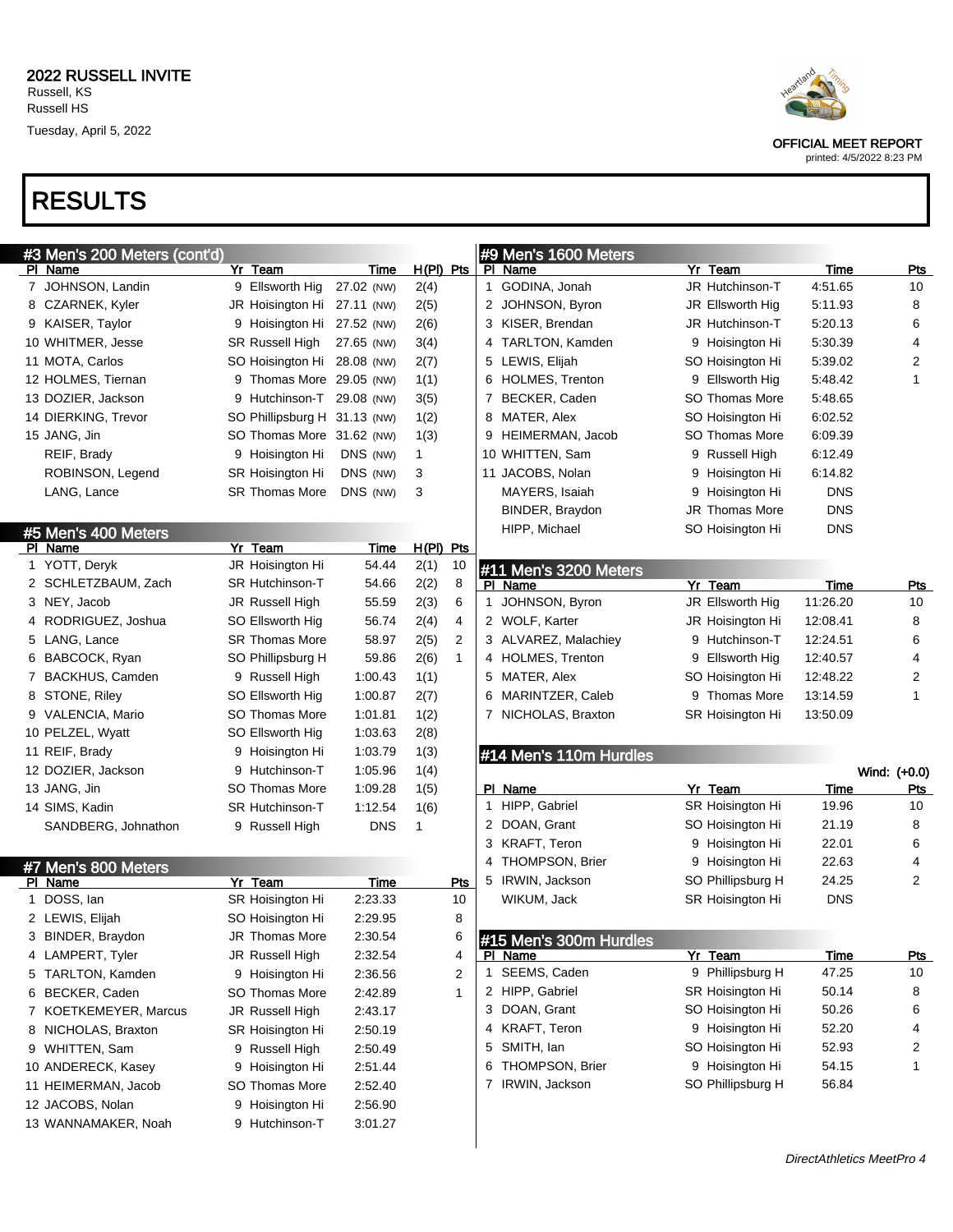Tuesday, April 5, 2022



OFFICIAL MEET REPORT

printed: 4/5/2022 8:23 PM

## RESULTS

| Pts<br>Yr Team<br><b>Mark</b><br>Pts<br>Time<br>PI Name<br>PI Team<br>8 HIPP, Gabriel<br>Russell High School (A)<br>45.59<br>SR Hoisington Hi 9' 0"<br>10<br>$\mathbf{1}$<br>2 Ellsworth High School (A)<br>8<br>9 DIERKING, Trevor<br>SO Phillipsburg H9' 0"<br>46.60<br>6<br>10 KEETEN, Cole<br>3 Hoisington High School (A)<br>47.14<br>9 Phillipsburg H8' 6"<br><b>DNF</b><br>Phillipsburg High School (A)<br>10 PELZEL, Wyatt<br>SO Ellsworth Hig 8' 6"<br>12 MARINTZER, Caleb<br>9 Thomas More 7' 0"<br>12 HAYS, Caleb<br>9 Ellsworth Hig 7' 0"<br>#19 Men's 4 x 400m Relay<br>Time<br><b>Pts</b><br>PI Team<br>1 Hoisington High School (A)<br>3:43.33<br>10<br>#27 Men's Long Jump<br>2 Hutchinson-Trinity Catholic (A)<br>3:44.66<br>8<br>Yr Team<br><b>Mark</b><br>$F(PI)$ Pts<br>PI Name<br>1 THOMPSON, Bralen<br>3 Ellsworth High School (A)<br>6<br>SR Hoisington Hi 20' 7 <sup>1/4</sup> (NW)<br>10<br>3:57.31<br>2(1)<br>2 HARRIS, Kade<br>JR Thomas More 20' 4" (NW)<br>4 Phillipsburg High School (A)<br>4:06.97<br>4<br>2(2)<br>8<br>5 Russell High School (A)<br>2<br>6<br>4:10.26<br>3 STROBEL, Brayden<br>JR Russell High 18' 934 (NW)<br>1(1)<br>6 Hutchinson-Trinity Catholic (B)<br>1<br>4 PFANNENSTIEL, Peyton<br>4:40.55<br>SO Russell High 18' 3 <sup>1</sup> / <sub>2</sub> (NW)<br>1(2)<br>4<br>5 HAMMEKE, Blake<br>2<br>JR Hutchinson-T 18' $2\frac{1}{2}$ (NW)<br>2(3)<br>6 LANG, Lance<br>1<br>SR Thomas More 17' 9 <sup>3/4</sup> (NW)<br>2(4)<br>#21 Men's 4 x 800m Relay<br>Time<br>7 BACKHUS, Camden<br>PI Team<br>Pts<br>9 Russell High 17' 73/4 (NW)<br>1(3)<br>1 Hoisington High School (A)<br>9:23.66<br>10<br>8 PUMMELL, Thomas<br>SO Russell High 17' 7" (NW)<br>2(5)<br>2 Thomas More Prep-Marian High Sch (A)<br>10:25.99<br>8<br>9 ROBINSON, Jason<br>9 Hoisington Hi 17' 4 <sup>1</sup> / <sub>2</sub> (NW)<br>2(6)<br>3 Hutchinson-Trinity Catholic (A)<br>10:28.62<br>6<br>10 KAISER, Taylor<br>9 Hoisington Hi 16' 93/4 (NW)<br>1(4)<br>4 Russell High School (A)<br>11:01.64<br>4<br>11 TOWNS, Thaddeus<br>9 Thomas More 16' 8 $\frac{3}{4}$ (NW)<br>2(7)<br>12 BABCOCK, Ryan<br>SO Phillipsburg H16' 8" (NW)<br>1(5)<br>13 CZARNEK, Kyler<br>#23 Men's High Jump<br>JR Hoisington Hi 16' 2 <sup>1</sup> / <sub>2</sub> (NW)<br>2(8)<br>Yr Team<br>PI Name<br>Mark<br><b>Pts</b><br>14 TROSTLE, Grayson<br>9 Hutchinson-T 15' 4" (NW)<br>1(6)<br>1 STROBEL, Brayden<br>JR Russell High 6' 0"<br>10<br>15 GLENDENING, Jaxon<br>SO Phillipsburg H14' 83/4 (NW)<br>1(7)<br>JR Hutchinson-T 5' 10"<br>2 HAMMEKE, Blake<br>8<br>16 SANDBERG, Johnathon<br>9 Russell High $14' 01/4$ (NW)<br>1(8)<br>3 PEERMAN, Jace<br>JR Russell High 5'8"<br>6<br>17 IRWIN, Jackson<br>SO Phillipsburg H13' 3 <sup>1</sup> / <sub>2</sub> (NW)<br>1(9)<br>4 VAN ALLEN, Alex<br>9 Phillipsburg H5' 4"<br>4<br>18 SLAIGHT, Holden<br>9 Ellsworth Hig 13' 1 <sup>3/4</sup> (NW)<br>1(10)<br>5 YOTT, Deryk<br>JR Hoisington Hi 5' 2"<br>2<br>PEERMAN, Jace<br>JR Russell High DNS (NW)<br>2<br>6 BABCOCK, Ryan<br>0.5<br>SO Phillipsburg H5' 0"<br>2<br>WIKUM, Jack<br>SR Hoisington Hi DNS (NW)<br>6 VALENCIA, Mario<br>SO Thomas More5' 0"<br>0.5<br>ROBINSON, Legend<br>$\overline{c}$<br>SR Hoisington Hi FOUL (NW)<br>8 SANDBERG, Johnathon<br>9 Russell High 5' 0"<br>GLENDENING, Jaxon<br>SO Phillipsburg HNH<br>#29 Men's Triple Jump<br>TROSTLE, Grayson<br>9 Hutchinson-T NH<br>PI Name<br>Mark<br>Yr Team<br>Pts<br>REIF, Brady<br>9 Hoisington Hi NH<br>1 THOMPSON, Bralen<br>SR Hoisington Hi 41' 10 <sup>3/4</sup> (NW)<br>10<br>IRWIN, Jackson<br>SO Phillipsburg HNH<br>2 ROBINSON, Jason<br>9 Hoisington Hi 39' 2" (NW)<br>8<br>HUDSON, Kayden<br>9 Phillipsburg HNH<br>3 PUMMELL, Thomas<br>SO Russell High $37' 8\frac{1}{2}$ (NW)<br>6<br>SO Russell High DNS<br><b>EHRLICH, Adrion</b><br>4 SEEMS, Caden<br>9 Phillipsburg H37' 2 <sup>1/4</sup> (NW)<br>4<br>5 THOMPSON, Brier<br>9 Hoisington Hi 34' 3 <sup>1/4</sup> (NW)<br>2<br>6 GLENDENING, Jaxon<br>SO Phillipsburg H34' 3" (NW)<br>1<br>#25 Men's Pole Vault<br>Yr Team<br><b>Mark</b><br><u>Pts</u><br><b>PI Name</b><br>7 CZARNEK, Kyler<br>JR Hoisington Hi 32' 7 <sup>3/4</sup> (NW)<br>SO Hoisington Hi 12' 0"<br>1 BALL, Josiah<br>10<br>8<br>2 STROBEL, Brayden<br>JR Russell High 10' 0"<br>#31 Men's Shot Put<br>6<br>SO Thomas More 10' 0"<br>3 VALENCIA, Mario<br>PI Name<br>Yr Team<br>Mark<br>$F(PI)$ Pts<br>4<br><b>WHITMER, Jesse</b><br>SR Russell High 9'6"<br>4<br>1 MINTZ, Spencer<br>SR Hoisington Hi 44' 3"<br>2(1)<br>10<br>2<br>5 NEY, Jacob<br>JR Russell High 9'6"<br>2 HOFFMAN, Caiden<br>SO Hoisington Hi 40' 4 <sup>1</sup> / <sub>2</sub><br>2(2)<br>8<br>SO Phillipsburg H9' 0"<br>1<br>6 MEITL, Carsen<br>3 PHILBERN, Logan<br>JR Hoisington Hi 38' 0 <sup>1</sup> /2<br>2(3)<br>6<br>SISSON, Kaden<br>9 Phillipsburg H9' 0"<br>7<br>4 GILLILAND, Cole<br>JR Hoisington Hi 35' 3 <sup>1</sup> /2<br>2(4)<br>4 | #17 Men's 4 x 100m Relay |  | #25 Men's Pole Vault (cont'd) |  |  |
|-------------------------------------------------------------------------------------------------------------------------------------------------------------------------------------------------------------------------------------------------------------------------------------------------------------------------------------------------------------------------------------------------------------------------------------------------------------------------------------------------------------------------------------------------------------------------------------------------------------------------------------------------------------------------------------------------------------------------------------------------------------------------------------------------------------------------------------------------------------------------------------------------------------------------------------------------------------------------------------------------------------------------------------------------------------------------------------------------------------------------------------------------------------------------------------------------------------------------------------------------------------------------------------------------------------------------------------------------------------------------------------------------------------------------------------------------------------------------------------------------------------------------------------------------------------------------------------------------------------------------------------------------------------------------------------------------------------------------------------------------------------------------------------------------------------------------------------------------------------------------------------------------------------------------------------------------------------------------------------------------------------------------------------------------------------------------------------------------------------------------------------------------------------------------------------------------------------------------------------------------------------------------------------------------------------------------------------------------------------------------------------------------------------------------------------------------------------------------------------------------------------------------------------------------------------------------------------------------------------------------------------------------------------------------------------------------------------------------------------------------------------------------------------------------------------------------------------------------------------------------------------------------------------------------------------------------------------------------------------------------------------------------------------------------------------------------------------------------------------------------------------------------------------------------------------------------------------------------------------------------------------------------------------------------------------------------------------------------------------------------------------------------------------------------------------------------------------------------------------------------------------------------------------------------------------------------------------------------------------------------------------------------------------------------------------------------------------------------------------------------------------------------------------------------------------------------------------------------------------------------------------------------------------------------------------------------------------------------------------------------------------------------------------------------------------------------------------------------------------------------------------------------------------------------------------------------------------------------------------------------------------------------------------------------------------------------------------------------------------------------------------------------------------------------------------------------------------------------------------------------------------------------------------------------------------------------------------------------------------------------------------------------------------------------------------------------------------------------------------------------------------------------------------------------------------------------------------------------------------------------------------------------------------------------------------------------------|--------------------------|--|-------------------------------|--|--|
|                                                                                                                                                                                                                                                                                                                                                                                                                                                                                                                                                                                                                                                                                                                                                                                                                                                                                                                                                                                                                                                                                                                                                                                                                                                                                                                                                                                                                                                                                                                                                                                                                                                                                                                                                                                                                                                                                                                                                                                                                                                                                                                                                                                                                                                                                                                                                                                                                                                                                                                                                                                                                                                                                                                                                                                                                                                                                                                                                                                                                                                                                                                                                                                                                                                                                                                                                                                                                                                                                                                                                                                                                                                                                                                                                                                                                                                                                                                                                                                                                                                                                                                                                                                                                                                                                                                                                                                                                                                                                                                                                                                                                                                                                                                                                                                                                                                                                                                                                       |                          |  |                               |  |  |
|                                                                                                                                                                                                                                                                                                                                                                                                                                                                                                                                                                                                                                                                                                                                                                                                                                                                                                                                                                                                                                                                                                                                                                                                                                                                                                                                                                                                                                                                                                                                                                                                                                                                                                                                                                                                                                                                                                                                                                                                                                                                                                                                                                                                                                                                                                                                                                                                                                                                                                                                                                                                                                                                                                                                                                                                                                                                                                                                                                                                                                                                                                                                                                                                                                                                                                                                                                                                                                                                                                                                                                                                                                                                                                                                                                                                                                                                                                                                                                                                                                                                                                                                                                                                                                                                                                                                                                                                                                                                                                                                                                                                                                                                                                                                                                                                                                                                                                                                                       |                          |  |                               |  |  |
|                                                                                                                                                                                                                                                                                                                                                                                                                                                                                                                                                                                                                                                                                                                                                                                                                                                                                                                                                                                                                                                                                                                                                                                                                                                                                                                                                                                                                                                                                                                                                                                                                                                                                                                                                                                                                                                                                                                                                                                                                                                                                                                                                                                                                                                                                                                                                                                                                                                                                                                                                                                                                                                                                                                                                                                                                                                                                                                                                                                                                                                                                                                                                                                                                                                                                                                                                                                                                                                                                                                                                                                                                                                                                                                                                                                                                                                                                                                                                                                                                                                                                                                                                                                                                                                                                                                                                                                                                                                                                                                                                                                                                                                                                                                                                                                                                                                                                                                                                       |                          |  |                               |  |  |
|                                                                                                                                                                                                                                                                                                                                                                                                                                                                                                                                                                                                                                                                                                                                                                                                                                                                                                                                                                                                                                                                                                                                                                                                                                                                                                                                                                                                                                                                                                                                                                                                                                                                                                                                                                                                                                                                                                                                                                                                                                                                                                                                                                                                                                                                                                                                                                                                                                                                                                                                                                                                                                                                                                                                                                                                                                                                                                                                                                                                                                                                                                                                                                                                                                                                                                                                                                                                                                                                                                                                                                                                                                                                                                                                                                                                                                                                                                                                                                                                                                                                                                                                                                                                                                                                                                                                                                                                                                                                                                                                                                                                                                                                                                                                                                                                                                                                                                                                                       |                          |  |                               |  |  |
|                                                                                                                                                                                                                                                                                                                                                                                                                                                                                                                                                                                                                                                                                                                                                                                                                                                                                                                                                                                                                                                                                                                                                                                                                                                                                                                                                                                                                                                                                                                                                                                                                                                                                                                                                                                                                                                                                                                                                                                                                                                                                                                                                                                                                                                                                                                                                                                                                                                                                                                                                                                                                                                                                                                                                                                                                                                                                                                                                                                                                                                                                                                                                                                                                                                                                                                                                                                                                                                                                                                                                                                                                                                                                                                                                                                                                                                                                                                                                                                                                                                                                                                                                                                                                                                                                                                                                                                                                                                                                                                                                                                                                                                                                                                                                                                                                                                                                                                                                       |                          |  |                               |  |  |
|                                                                                                                                                                                                                                                                                                                                                                                                                                                                                                                                                                                                                                                                                                                                                                                                                                                                                                                                                                                                                                                                                                                                                                                                                                                                                                                                                                                                                                                                                                                                                                                                                                                                                                                                                                                                                                                                                                                                                                                                                                                                                                                                                                                                                                                                                                                                                                                                                                                                                                                                                                                                                                                                                                                                                                                                                                                                                                                                                                                                                                                                                                                                                                                                                                                                                                                                                                                                                                                                                                                                                                                                                                                                                                                                                                                                                                                                                                                                                                                                                                                                                                                                                                                                                                                                                                                                                                                                                                                                                                                                                                                                                                                                                                                                                                                                                                                                                                                                                       |                          |  |                               |  |  |
|                                                                                                                                                                                                                                                                                                                                                                                                                                                                                                                                                                                                                                                                                                                                                                                                                                                                                                                                                                                                                                                                                                                                                                                                                                                                                                                                                                                                                                                                                                                                                                                                                                                                                                                                                                                                                                                                                                                                                                                                                                                                                                                                                                                                                                                                                                                                                                                                                                                                                                                                                                                                                                                                                                                                                                                                                                                                                                                                                                                                                                                                                                                                                                                                                                                                                                                                                                                                                                                                                                                                                                                                                                                                                                                                                                                                                                                                                                                                                                                                                                                                                                                                                                                                                                                                                                                                                                                                                                                                                                                                                                                                                                                                                                                                                                                                                                                                                                                                                       |                          |  |                               |  |  |
|                                                                                                                                                                                                                                                                                                                                                                                                                                                                                                                                                                                                                                                                                                                                                                                                                                                                                                                                                                                                                                                                                                                                                                                                                                                                                                                                                                                                                                                                                                                                                                                                                                                                                                                                                                                                                                                                                                                                                                                                                                                                                                                                                                                                                                                                                                                                                                                                                                                                                                                                                                                                                                                                                                                                                                                                                                                                                                                                                                                                                                                                                                                                                                                                                                                                                                                                                                                                                                                                                                                                                                                                                                                                                                                                                                                                                                                                                                                                                                                                                                                                                                                                                                                                                                                                                                                                                                                                                                                                                                                                                                                                                                                                                                                                                                                                                                                                                                                                                       |                          |  |                               |  |  |
|                                                                                                                                                                                                                                                                                                                                                                                                                                                                                                                                                                                                                                                                                                                                                                                                                                                                                                                                                                                                                                                                                                                                                                                                                                                                                                                                                                                                                                                                                                                                                                                                                                                                                                                                                                                                                                                                                                                                                                                                                                                                                                                                                                                                                                                                                                                                                                                                                                                                                                                                                                                                                                                                                                                                                                                                                                                                                                                                                                                                                                                                                                                                                                                                                                                                                                                                                                                                                                                                                                                                                                                                                                                                                                                                                                                                                                                                                                                                                                                                                                                                                                                                                                                                                                                                                                                                                                                                                                                                                                                                                                                                                                                                                                                                                                                                                                                                                                                                                       |                          |  |                               |  |  |
|                                                                                                                                                                                                                                                                                                                                                                                                                                                                                                                                                                                                                                                                                                                                                                                                                                                                                                                                                                                                                                                                                                                                                                                                                                                                                                                                                                                                                                                                                                                                                                                                                                                                                                                                                                                                                                                                                                                                                                                                                                                                                                                                                                                                                                                                                                                                                                                                                                                                                                                                                                                                                                                                                                                                                                                                                                                                                                                                                                                                                                                                                                                                                                                                                                                                                                                                                                                                                                                                                                                                                                                                                                                                                                                                                                                                                                                                                                                                                                                                                                                                                                                                                                                                                                                                                                                                                                                                                                                                                                                                                                                                                                                                                                                                                                                                                                                                                                                                                       |                          |  |                               |  |  |
|                                                                                                                                                                                                                                                                                                                                                                                                                                                                                                                                                                                                                                                                                                                                                                                                                                                                                                                                                                                                                                                                                                                                                                                                                                                                                                                                                                                                                                                                                                                                                                                                                                                                                                                                                                                                                                                                                                                                                                                                                                                                                                                                                                                                                                                                                                                                                                                                                                                                                                                                                                                                                                                                                                                                                                                                                                                                                                                                                                                                                                                                                                                                                                                                                                                                                                                                                                                                                                                                                                                                                                                                                                                                                                                                                                                                                                                                                                                                                                                                                                                                                                                                                                                                                                                                                                                                                                                                                                                                                                                                                                                                                                                                                                                                                                                                                                                                                                                                                       |                          |  |                               |  |  |
|                                                                                                                                                                                                                                                                                                                                                                                                                                                                                                                                                                                                                                                                                                                                                                                                                                                                                                                                                                                                                                                                                                                                                                                                                                                                                                                                                                                                                                                                                                                                                                                                                                                                                                                                                                                                                                                                                                                                                                                                                                                                                                                                                                                                                                                                                                                                                                                                                                                                                                                                                                                                                                                                                                                                                                                                                                                                                                                                                                                                                                                                                                                                                                                                                                                                                                                                                                                                                                                                                                                                                                                                                                                                                                                                                                                                                                                                                                                                                                                                                                                                                                                                                                                                                                                                                                                                                                                                                                                                                                                                                                                                                                                                                                                                                                                                                                                                                                                                                       |                          |  |                               |  |  |
|                                                                                                                                                                                                                                                                                                                                                                                                                                                                                                                                                                                                                                                                                                                                                                                                                                                                                                                                                                                                                                                                                                                                                                                                                                                                                                                                                                                                                                                                                                                                                                                                                                                                                                                                                                                                                                                                                                                                                                                                                                                                                                                                                                                                                                                                                                                                                                                                                                                                                                                                                                                                                                                                                                                                                                                                                                                                                                                                                                                                                                                                                                                                                                                                                                                                                                                                                                                                                                                                                                                                                                                                                                                                                                                                                                                                                                                                                                                                                                                                                                                                                                                                                                                                                                                                                                                                                                                                                                                                                                                                                                                                                                                                                                                                                                                                                                                                                                                                                       |                          |  |                               |  |  |
|                                                                                                                                                                                                                                                                                                                                                                                                                                                                                                                                                                                                                                                                                                                                                                                                                                                                                                                                                                                                                                                                                                                                                                                                                                                                                                                                                                                                                                                                                                                                                                                                                                                                                                                                                                                                                                                                                                                                                                                                                                                                                                                                                                                                                                                                                                                                                                                                                                                                                                                                                                                                                                                                                                                                                                                                                                                                                                                                                                                                                                                                                                                                                                                                                                                                                                                                                                                                                                                                                                                                                                                                                                                                                                                                                                                                                                                                                                                                                                                                                                                                                                                                                                                                                                                                                                                                                                                                                                                                                                                                                                                                                                                                                                                                                                                                                                                                                                                                                       |                          |  |                               |  |  |
|                                                                                                                                                                                                                                                                                                                                                                                                                                                                                                                                                                                                                                                                                                                                                                                                                                                                                                                                                                                                                                                                                                                                                                                                                                                                                                                                                                                                                                                                                                                                                                                                                                                                                                                                                                                                                                                                                                                                                                                                                                                                                                                                                                                                                                                                                                                                                                                                                                                                                                                                                                                                                                                                                                                                                                                                                                                                                                                                                                                                                                                                                                                                                                                                                                                                                                                                                                                                                                                                                                                                                                                                                                                                                                                                                                                                                                                                                                                                                                                                                                                                                                                                                                                                                                                                                                                                                                                                                                                                                                                                                                                                                                                                                                                                                                                                                                                                                                                                                       |                          |  |                               |  |  |
|                                                                                                                                                                                                                                                                                                                                                                                                                                                                                                                                                                                                                                                                                                                                                                                                                                                                                                                                                                                                                                                                                                                                                                                                                                                                                                                                                                                                                                                                                                                                                                                                                                                                                                                                                                                                                                                                                                                                                                                                                                                                                                                                                                                                                                                                                                                                                                                                                                                                                                                                                                                                                                                                                                                                                                                                                                                                                                                                                                                                                                                                                                                                                                                                                                                                                                                                                                                                                                                                                                                                                                                                                                                                                                                                                                                                                                                                                                                                                                                                                                                                                                                                                                                                                                                                                                                                                                                                                                                                                                                                                                                                                                                                                                                                                                                                                                                                                                                                                       |                          |  |                               |  |  |
|                                                                                                                                                                                                                                                                                                                                                                                                                                                                                                                                                                                                                                                                                                                                                                                                                                                                                                                                                                                                                                                                                                                                                                                                                                                                                                                                                                                                                                                                                                                                                                                                                                                                                                                                                                                                                                                                                                                                                                                                                                                                                                                                                                                                                                                                                                                                                                                                                                                                                                                                                                                                                                                                                                                                                                                                                                                                                                                                                                                                                                                                                                                                                                                                                                                                                                                                                                                                                                                                                                                                                                                                                                                                                                                                                                                                                                                                                                                                                                                                                                                                                                                                                                                                                                                                                                                                                                                                                                                                                                                                                                                                                                                                                                                                                                                                                                                                                                                                                       |                          |  |                               |  |  |
|                                                                                                                                                                                                                                                                                                                                                                                                                                                                                                                                                                                                                                                                                                                                                                                                                                                                                                                                                                                                                                                                                                                                                                                                                                                                                                                                                                                                                                                                                                                                                                                                                                                                                                                                                                                                                                                                                                                                                                                                                                                                                                                                                                                                                                                                                                                                                                                                                                                                                                                                                                                                                                                                                                                                                                                                                                                                                                                                                                                                                                                                                                                                                                                                                                                                                                                                                                                                                                                                                                                                                                                                                                                                                                                                                                                                                                                                                                                                                                                                                                                                                                                                                                                                                                                                                                                                                                                                                                                                                                                                                                                                                                                                                                                                                                                                                                                                                                                                                       |                          |  |                               |  |  |
|                                                                                                                                                                                                                                                                                                                                                                                                                                                                                                                                                                                                                                                                                                                                                                                                                                                                                                                                                                                                                                                                                                                                                                                                                                                                                                                                                                                                                                                                                                                                                                                                                                                                                                                                                                                                                                                                                                                                                                                                                                                                                                                                                                                                                                                                                                                                                                                                                                                                                                                                                                                                                                                                                                                                                                                                                                                                                                                                                                                                                                                                                                                                                                                                                                                                                                                                                                                                                                                                                                                                                                                                                                                                                                                                                                                                                                                                                                                                                                                                                                                                                                                                                                                                                                                                                                                                                                                                                                                                                                                                                                                                                                                                                                                                                                                                                                                                                                                                                       |                          |  |                               |  |  |
|                                                                                                                                                                                                                                                                                                                                                                                                                                                                                                                                                                                                                                                                                                                                                                                                                                                                                                                                                                                                                                                                                                                                                                                                                                                                                                                                                                                                                                                                                                                                                                                                                                                                                                                                                                                                                                                                                                                                                                                                                                                                                                                                                                                                                                                                                                                                                                                                                                                                                                                                                                                                                                                                                                                                                                                                                                                                                                                                                                                                                                                                                                                                                                                                                                                                                                                                                                                                                                                                                                                                                                                                                                                                                                                                                                                                                                                                                                                                                                                                                                                                                                                                                                                                                                                                                                                                                                                                                                                                                                                                                                                                                                                                                                                                                                                                                                                                                                                                                       |                          |  |                               |  |  |
|                                                                                                                                                                                                                                                                                                                                                                                                                                                                                                                                                                                                                                                                                                                                                                                                                                                                                                                                                                                                                                                                                                                                                                                                                                                                                                                                                                                                                                                                                                                                                                                                                                                                                                                                                                                                                                                                                                                                                                                                                                                                                                                                                                                                                                                                                                                                                                                                                                                                                                                                                                                                                                                                                                                                                                                                                                                                                                                                                                                                                                                                                                                                                                                                                                                                                                                                                                                                                                                                                                                                                                                                                                                                                                                                                                                                                                                                                                                                                                                                                                                                                                                                                                                                                                                                                                                                                                                                                                                                                                                                                                                                                                                                                                                                                                                                                                                                                                                                                       |                          |  |                               |  |  |
|                                                                                                                                                                                                                                                                                                                                                                                                                                                                                                                                                                                                                                                                                                                                                                                                                                                                                                                                                                                                                                                                                                                                                                                                                                                                                                                                                                                                                                                                                                                                                                                                                                                                                                                                                                                                                                                                                                                                                                                                                                                                                                                                                                                                                                                                                                                                                                                                                                                                                                                                                                                                                                                                                                                                                                                                                                                                                                                                                                                                                                                                                                                                                                                                                                                                                                                                                                                                                                                                                                                                                                                                                                                                                                                                                                                                                                                                                                                                                                                                                                                                                                                                                                                                                                                                                                                                                                                                                                                                                                                                                                                                                                                                                                                                                                                                                                                                                                                                                       |                          |  |                               |  |  |
|                                                                                                                                                                                                                                                                                                                                                                                                                                                                                                                                                                                                                                                                                                                                                                                                                                                                                                                                                                                                                                                                                                                                                                                                                                                                                                                                                                                                                                                                                                                                                                                                                                                                                                                                                                                                                                                                                                                                                                                                                                                                                                                                                                                                                                                                                                                                                                                                                                                                                                                                                                                                                                                                                                                                                                                                                                                                                                                                                                                                                                                                                                                                                                                                                                                                                                                                                                                                                                                                                                                                                                                                                                                                                                                                                                                                                                                                                                                                                                                                                                                                                                                                                                                                                                                                                                                                                                                                                                                                                                                                                                                                                                                                                                                                                                                                                                                                                                                                                       |                          |  |                               |  |  |
|                                                                                                                                                                                                                                                                                                                                                                                                                                                                                                                                                                                                                                                                                                                                                                                                                                                                                                                                                                                                                                                                                                                                                                                                                                                                                                                                                                                                                                                                                                                                                                                                                                                                                                                                                                                                                                                                                                                                                                                                                                                                                                                                                                                                                                                                                                                                                                                                                                                                                                                                                                                                                                                                                                                                                                                                                                                                                                                                                                                                                                                                                                                                                                                                                                                                                                                                                                                                                                                                                                                                                                                                                                                                                                                                                                                                                                                                                                                                                                                                                                                                                                                                                                                                                                                                                                                                                                                                                                                                                                                                                                                                                                                                                                                                                                                                                                                                                                                                                       |                          |  |                               |  |  |
|                                                                                                                                                                                                                                                                                                                                                                                                                                                                                                                                                                                                                                                                                                                                                                                                                                                                                                                                                                                                                                                                                                                                                                                                                                                                                                                                                                                                                                                                                                                                                                                                                                                                                                                                                                                                                                                                                                                                                                                                                                                                                                                                                                                                                                                                                                                                                                                                                                                                                                                                                                                                                                                                                                                                                                                                                                                                                                                                                                                                                                                                                                                                                                                                                                                                                                                                                                                                                                                                                                                                                                                                                                                                                                                                                                                                                                                                                                                                                                                                                                                                                                                                                                                                                                                                                                                                                                                                                                                                                                                                                                                                                                                                                                                                                                                                                                                                                                                                                       |                          |  |                               |  |  |
|                                                                                                                                                                                                                                                                                                                                                                                                                                                                                                                                                                                                                                                                                                                                                                                                                                                                                                                                                                                                                                                                                                                                                                                                                                                                                                                                                                                                                                                                                                                                                                                                                                                                                                                                                                                                                                                                                                                                                                                                                                                                                                                                                                                                                                                                                                                                                                                                                                                                                                                                                                                                                                                                                                                                                                                                                                                                                                                                                                                                                                                                                                                                                                                                                                                                                                                                                                                                                                                                                                                                                                                                                                                                                                                                                                                                                                                                                                                                                                                                                                                                                                                                                                                                                                                                                                                                                                                                                                                                                                                                                                                                                                                                                                                                                                                                                                                                                                                                                       |                          |  |                               |  |  |
|                                                                                                                                                                                                                                                                                                                                                                                                                                                                                                                                                                                                                                                                                                                                                                                                                                                                                                                                                                                                                                                                                                                                                                                                                                                                                                                                                                                                                                                                                                                                                                                                                                                                                                                                                                                                                                                                                                                                                                                                                                                                                                                                                                                                                                                                                                                                                                                                                                                                                                                                                                                                                                                                                                                                                                                                                                                                                                                                                                                                                                                                                                                                                                                                                                                                                                                                                                                                                                                                                                                                                                                                                                                                                                                                                                                                                                                                                                                                                                                                                                                                                                                                                                                                                                                                                                                                                                                                                                                                                                                                                                                                                                                                                                                                                                                                                                                                                                                                                       |                          |  |                               |  |  |
|                                                                                                                                                                                                                                                                                                                                                                                                                                                                                                                                                                                                                                                                                                                                                                                                                                                                                                                                                                                                                                                                                                                                                                                                                                                                                                                                                                                                                                                                                                                                                                                                                                                                                                                                                                                                                                                                                                                                                                                                                                                                                                                                                                                                                                                                                                                                                                                                                                                                                                                                                                                                                                                                                                                                                                                                                                                                                                                                                                                                                                                                                                                                                                                                                                                                                                                                                                                                                                                                                                                                                                                                                                                                                                                                                                                                                                                                                                                                                                                                                                                                                                                                                                                                                                                                                                                                                                                                                                                                                                                                                                                                                                                                                                                                                                                                                                                                                                                                                       |                          |  |                               |  |  |
|                                                                                                                                                                                                                                                                                                                                                                                                                                                                                                                                                                                                                                                                                                                                                                                                                                                                                                                                                                                                                                                                                                                                                                                                                                                                                                                                                                                                                                                                                                                                                                                                                                                                                                                                                                                                                                                                                                                                                                                                                                                                                                                                                                                                                                                                                                                                                                                                                                                                                                                                                                                                                                                                                                                                                                                                                                                                                                                                                                                                                                                                                                                                                                                                                                                                                                                                                                                                                                                                                                                                                                                                                                                                                                                                                                                                                                                                                                                                                                                                                                                                                                                                                                                                                                                                                                                                                                                                                                                                                                                                                                                                                                                                                                                                                                                                                                                                                                                                                       |                          |  |                               |  |  |
|                                                                                                                                                                                                                                                                                                                                                                                                                                                                                                                                                                                                                                                                                                                                                                                                                                                                                                                                                                                                                                                                                                                                                                                                                                                                                                                                                                                                                                                                                                                                                                                                                                                                                                                                                                                                                                                                                                                                                                                                                                                                                                                                                                                                                                                                                                                                                                                                                                                                                                                                                                                                                                                                                                                                                                                                                                                                                                                                                                                                                                                                                                                                                                                                                                                                                                                                                                                                                                                                                                                                                                                                                                                                                                                                                                                                                                                                                                                                                                                                                                                                                                                                                                                                                                                                                                                                                                                                                                                                                                                                                                                                                                                                                                                                                                                                                                                                                                                                                       |                          |  |                               |  |  |
|                                                                                                                                                                                                                                                                                                                                                                                                                                                                                                                                                                                                                                                                                                                                                                                                                                                                                                                                                                                                                                                                                                                                                                                                                                                                                                                                                                                                                                                                                                                                                                                                                                                                                                                                                                                                                                                                                                                                                                                                                                                                                                                                                                                                                                                                                                                                                                                                                                                                                                                                                                                                                                                                                                                                                                                                                                                                                                                                                                                                                                                                                                                                                                                                                                                                                                                                                                                                                                                                                                                                                                                                                                                                                                                                                                                                                                                                                                                                                                                                                                                                                                                                                                                                                                                                                                                                                                                                                                                                                                                                                                                                                                                                                                                                                                                                                                                                                                                                                       |                          |  |                               |  |  |
|                                                                                                                                                                                                                                                                                                                                                                                                                                                                                                                                                                                                                                                                                                                                                                                                                                                                                                                                                                                                                                                                                                                                                                                                                                                                                                                                                                                                                                                                                                                                                                                                                                                                                                                                                                                                                                                                                                                                                                                                                                                                                                                                                                                                                                                                                                                                                                                                                                                                                                                                                                                                                                                                                                                                                                                                                                                                                                                                                                                                                                                                                                                                                                                                                                                                                                                                                                                                                                                                                                                                                                                                                                                                                                                                                                                                                                                                                                                                                                                                                                                                                                                                                                                                                                                                                                                                                                                                                                                                                                                                                                                                                                                                                                                                                                                                                                                                                                                                                       |                          |  |                               |  |  |
|                                                                                                                                                                                                                                                                                                                                                                                                                                                                                                                                                                                                                                                                                                                                                                                                                                                                                                                                                                                                                                                                                                                                                                                                                                                                                                                                                                                                                                                                                                                                                                                                                                                                                                                                                                                                                                                                                                                                                                                                                                                                                                                                                                                                                                                                                                                                                                                                                                                                                                                                                                                                                                                                                                                                                                                                                                                                                                                                                                                                                                                                                                                                                                                                                                                                                                                                                                                                                                                                                                                                                                                                                                                                                                                                                                                                                                                                                                                                                                                                                                                                                                                                                                                                                                                                                                                                                                                                                                                                                                                                                                                                                                                                                                                                                                                                                                                                                                                                                       |                          |  |                               |  |  |
|                                                                                                                                                                                                                                                                                                                                                                                                                                                                                                                                                                                                                                                                                                                                                                                                                                                                                                                                                                                                                                                                                                                                                                                                                                                                                                                                                                                                                                                                                                                                                                                                                                                                                                                                                                                                                                                                                                                                                                                                                                                                                                                                                                                                                                                                                                                                                                                                                                                                                                                                                                                                                                                                                                                                                                                                                                                                                                                                                                                                                                                                                                                                                                                                                                                                                                                                                                                                                                                                                                                                                                                                                                                                                                                                                                                                                                                                                                                                                                                                                                                                                                                                                                                                                                                                                                                                                                                                                                                                                                                                                                                                                                                                                                                                                                                                                                                                                                                                                       |                          |  |                               |  |  |
|                                                                                                                                                                                                                                                                                                                                                                                                                                                                                                                                                                                                                                                                                                                                                                                                                                                                                                                                                                                                                                                                                                                                                                                                                                                                                                                                                                                                                                                                                                                                                                                                                                                                                                                                                                                                                                                                                                                                                                                                                                                                                                                                                                                                                                                                                                                                                                                                                                                                                                                                                                                                                                                                                                                                                                                                                                                                                                                                                                                                                                                                                                                                                                                                                                                                                                                                                                                                                                                                                                                                                                                                                                                                                                                                                                                                                                                                                                                                                                                                                                                                                                                                                                                                                                                                                                                                                                                                                                                                                                                                                                                                                                                                                                                                                                                                                                                                                                                                                       |                          |  |                               |  |  |
|                                                                                                                                                                                                                                                                                                                                                                                                                                                                                                                                                                                                                                                                                                                                                                                                                                                                                                                                                                                                                                                                                                                                                                                                                                                                                                                                                                                                                                                                                                                                                                                                                                                                                                                                                                                                                                                                                                                                                                                                                                                                                                                                                                                                                                                                                                                                                                                                                                                                                                                                                                                                                                                                                                                                                                                                                                                                                                                                                                                                                                                                                                                                                                                                                                                                                                                                                                                                                                                                                                                                                                                                                                                                                                                                                                                                                                                                                                                                                                                                                                                                                                                                                                                                                                                                                                                                                                                                                                                                                                                                                                                                                                                                                                                                                                                                                                                                                                                                                       |                          |  |                               |  |  |
|                                                                                                                                                                                                                                                                                                                                                                                                                                                                                                                                                                                                                                                                                                                                                                                                                                                                                                                                                                                                                                                                                                                                                                                                                                                                                                                                                                                                                                                                                                                                                                                                                                                                                                                                                                                                                                                                                                                                                                                                                                                                                                                                                                                                                                                                                                                                                                                                                                                                                                                                                                                                                                                                                                                                                                                                                                                                                                                                                                                                                                                                                                                                                                                                                                                                                                                                                                                                                                                                                                                                                                                                                                                                                                                                                                                                                                                                                                                                                                                                                                                                                                                                                                                                                                                                                                                                                                                                                                                                                                                                                                                                                                                                                                                                                                                                                                                                                                                                                       |                          |  |                               |  |  |
|                                                                                                                                                                                                                                                                                                                                                                                                                                                                                                                                                                                                                                                                                                                                                                                                                                                                                                                                                                                                                                                                                                                                                                                                                                                                                                                                                                                                                                                                                                                                                                                                                                                                                                                                                                                                                                                                                                                                                                                                                                                                                                                                                                                                                                                                                                                                                                                                                                                                                                                                                                                                                                                                                                                                                                                                                                                                                                                                                                                                                                                                                                                                                                                                                                                                                                                                                                                                                                                                                                                                                                                                                                                                                                                                                                                                                                                                                                                                                                                                                                                                                                                                                                                                                                                                                                                                                                                                                                                                                                                                                                                                                                                                                                                                                                                                                                                                                                                                                       |                          |  |                               |  |  |
|                                                                                                                                                                                                                                                                                                                                                                                                                                                                                                                                                                                                                                                                                                                                                                                                                                                                                                                                                                                                                                                                                                                                                                                                                                                                                                                                                                                                                                                                                                                                                                                                                                                                                                                                                                                                                                                                                                                                                                                                                                                                                                                                                                                                                                                                                                                                                                                                                                                                                                                                                                                                                                                                                                                                                                                                                                                                                                                                                                                                                                                                                                                                                                                                                                                                                                                                                                                                                                                                                                                                                                                                                                                                                                                                                                                                                                                                                                                                                                                                                                                                                                                                                                                                                                                                                                                                                                                                                                                                                                                                                                                                                                                                                                                                                                                                                                                                                                                                                       |                          |  |                               |  |  |
|                                                                                                                                                                                                                                                                                                                                                                                                                                                                                                                                                                                                                                                                                                                                                                                                                                                                                                                                                                                                                                                                                                                                                                                                                                                                                                                                                                                                                                                                                                                                                                                                                                                                                                                                                                                                                                                                                                                                                                                                                                                                                                                                                                                                                                                                                                                                                                                                                                                                                                                                                                                                                                                                                                                                                                                                                                                                                                                                                                                                                                                                                                                                                                                                                                                                                                                                                                                                                                                                                                                                                                                                                                                                                                                                                                                                                                                                                                                                                                                                                                                                                                                                                                                                                                                                                                                                                                                                                                                                                                                                                                                                                                                                                                                                                                                                                                                                                                                                                       |                          |  |                               |  |  |
|                                                                                                                                                                                                                                                                                                                                                                                                                                                                                                                                                                                                                                                                                                                                                                                                                                                                                                                                                                                                                                                                                                                                                                                                                                                                                                                                                                                                                                                                                                                                                                                                                                                                                                                                                                                                                                                                                                                                                                                                                                                                                                                                                                                                                                                                                                                                                                                                                                                                                                                                                                                                                                                                                                                                                                                                                                                                                                                                                                                                                                                                                                                                                                                                                                                                                                                                                                                                                                                                                                                                                                                                                                                                                                                                                                                                                                                                                                                                                                                                                                                                                                                                                                                                                                                                                                                                                                                                                                                                                                                                                                                                                                                                                                                                                                                                                                                                                                                                                       |                          |  |                               |  |  |
|                                                                                                                                                                                                                                                                                                                                                                                                                                                                                                                                                                                                                                                                                                                                                                                                                                                                                                                                                                                                                                                                                                                                                                                                                                                                                                                                                                                                                                                                                                                                                                                                                                                                                                                                                                                                                                                                                                                                                                                                                                                                                                                                                                                                                                                                                                                                                                                                                                                                                                                                                                                                                                                                                                                                                                                                                                                                                                                                                                                                                                                                                                                                                                                                                                                                                                                                                                                                                                                                                                                                                                                                                                                                                                                                                                                                                                                                                                                                                                                                                                                                                                                                                                                                                                                                                                                                                                                                                                                                                                                                                                                                                                                                                                                                                                                                                                                                                                                                                       |                          |  |                               |  |  |
|                                                                                                                                                                                                                                                                                                                                                                                                                                                                                                                                                                                                                                                                                                                                                                                                                                                                                                                                                                                                                                                                                                                                                                                                                                                                                                                                                                                                                                                                                                                                                                                                                                                                                                                                                                                                                                                                                                                                                                                                                                                                                                                                                                                                                                                                                                                                                                                                                                                                                                                                                                                                                                                                                                                                                                                                                                                                                                                                                                                                                                                                                                                                                                                                                                                                                                                                                                                                                                                                                                                                                                                                                                                                                                                                                                                                                                                                                                                                                                                                                                                                                                                                                                                                                                                                                                                                                                                                                                                                                                                                                                                                                                                                                                                                                                                                                                                                                                                                                       |                          |  |                               |  |  |
|                                                                                                                                                                                                                                                                                                                                                                                                                                                                                                                                                                                                                                                                                                                                                                                                                                                                                                                                                                                                                                                                                                                                                                                                                                                                                                                                                                                                                                                                                                                                                                                                                                                                                                                                                                                                                                                                                                                                                                                                                                                                                                                                                                                                                                                                                                                                                                                                                                                                                                                                                                                                                                                                                                                                                                                                                                                                                                                                                                                                                                                                                                                                                                                                                                                                                                                                                                                                                                                                                                                                                                                                                                                                                                                                                                                                                                                                                                                                                                                                                                                                                                                                                                                                                                                                                                                                                                                                                                                                                                                                                                                                                                                                                                                                                                                                                                                                                                                                                       |                          |  |                               |  |  |
|                                                                                                                                                                                                                                                                                                                                                                                                                                                                                                                                                                                                                                                                                                                                                                                                                                                                                                                                                                                                                                                                                                                                                                                                                                                                                                                                                                                                                                                                                                                                                                                                                                                                                                                                                                                                                                                                                                                                                                                                                                                                                                                                                                                                                                                                                                                                                                                                                                                                                                                                                                                                                                                                                                                                                                                                                                                                                                                                                                                                                                                                                                                                                                                                                                                                                                                                                                                                                                                                                                                                                                                                                                                                                                                                                                                                                                                                                                                                                                                                                                                                                                                                                                                                                                                                                                                                                                                                                                                                                                                                                                                                                                                                                                                                                                                                                                                                                                                                                       |                          |  |                               |  |  |
|                                                                                                                                                                                                                                                                                                                                                                                                                                                                                                                                                                                                                                                                                                                                                                                                                                                                                                                                                                                                                                                                                                                                                                                                                                                                                                                                                                                                                                                                                                                                                                                                                                                                                                                                                                                                                                                                                                                                                                                                                                                                                                                                                                                                                                                                                                                                                                                                                                                                                                                                                                                                                                                                                                                                                                                                                                                                                                                                                                                                                                                                                                                                                                                                                                                                                                                                                                                                                                                                                                                                                                                                                                                                                                                                                                                                                                                                                                                                                                                                                                                                                                                                                                                                                                                                                                                                                                                                                                                                                                                                                                                                                                                                                                                                                                                                                                                                                                                                                       |                          |  |                               |  |  |
|                                                                                                                                                                                                                                                                                                                                                                                                                                                                                                                                                                                                                                                                                                                                                                                                                                                                                                                                                                                                                                                                                                                                                                                                                                                                                                                                                                                                                                                                                                                                                                                                                                                                                                                                                                                                                                                                                                                                                                                                                                                                                                                                                                                                                                                                                                                                                                                                                                                                                                                                                                                                                                                                                                                                                                                                                                                                                                                                                                                                                                                                                                                                                                                                                                                                                                                                                                                                                                                                                                                                                                                                                                                                                                                                                                                                                                                                                                                                                                                                                                                                                                                                                                                                                                                                                                                                                                                                                                                                                                                                                                                                                                                                                                                                                                                                                                                                                                                                                       |                          |  |                               |  |  |
|                                                                                                                                                                                                                                                                                                                                                                                                                                                                                                                                                                                                                                                                                                                                                                                                                                                                                                                                                                                                                                                                                                                                                                                                                                                                                                                                                                                                                                                                                                                                                                                                                                                                                                                                                                                                                                                                                                                                                                                                                                                                                                                                                                                                                                                                                                                                                                                                                                                                                                                                                                                                                                                                                                                                                                                                                                                                                                                                                                                                                                                                                                                                                                                                                                                                                                                                                                                                                                                                                                                                                                                                                                                                                                                                                                                                                                                                                                                                                                                                                                                                                                                                                                                                                                                                                                                                                                                                                                                                                                                                                                                                                                                                                                                                                                                                                                                                                                                                                       |                          |  |                               |  |  |
| DirectAthletics MeetPro 5                                                                                                                                                                                                                                                                                                                                                                                                                                                                                                                                                                                                                                                                                                                                                                                                                                                                                                                                                                                                                                                                                                                                                                                                                                                                                                                                                                                                                                                                                                                                                                                                                                                                                                                                                                                                                                                                                                                                                                                                                                                                                                                                                                                                                                                                                                                                                                                                                                                                                                                                                                                                                                                                                                                                                                                                                                                                                                                                                                                                                                                                                                                                                                                                                                                                                                                                                                                                                                                                                                                                                                                                                                                                                                                                                                                                                                                                                                                                                                                                                                                                                                                                                                                                                                                                                                                                                                                                                                                                                                                                                                                                                                                                                                                                                                                                                                                                                                                             |                          |  |                               |  |  |